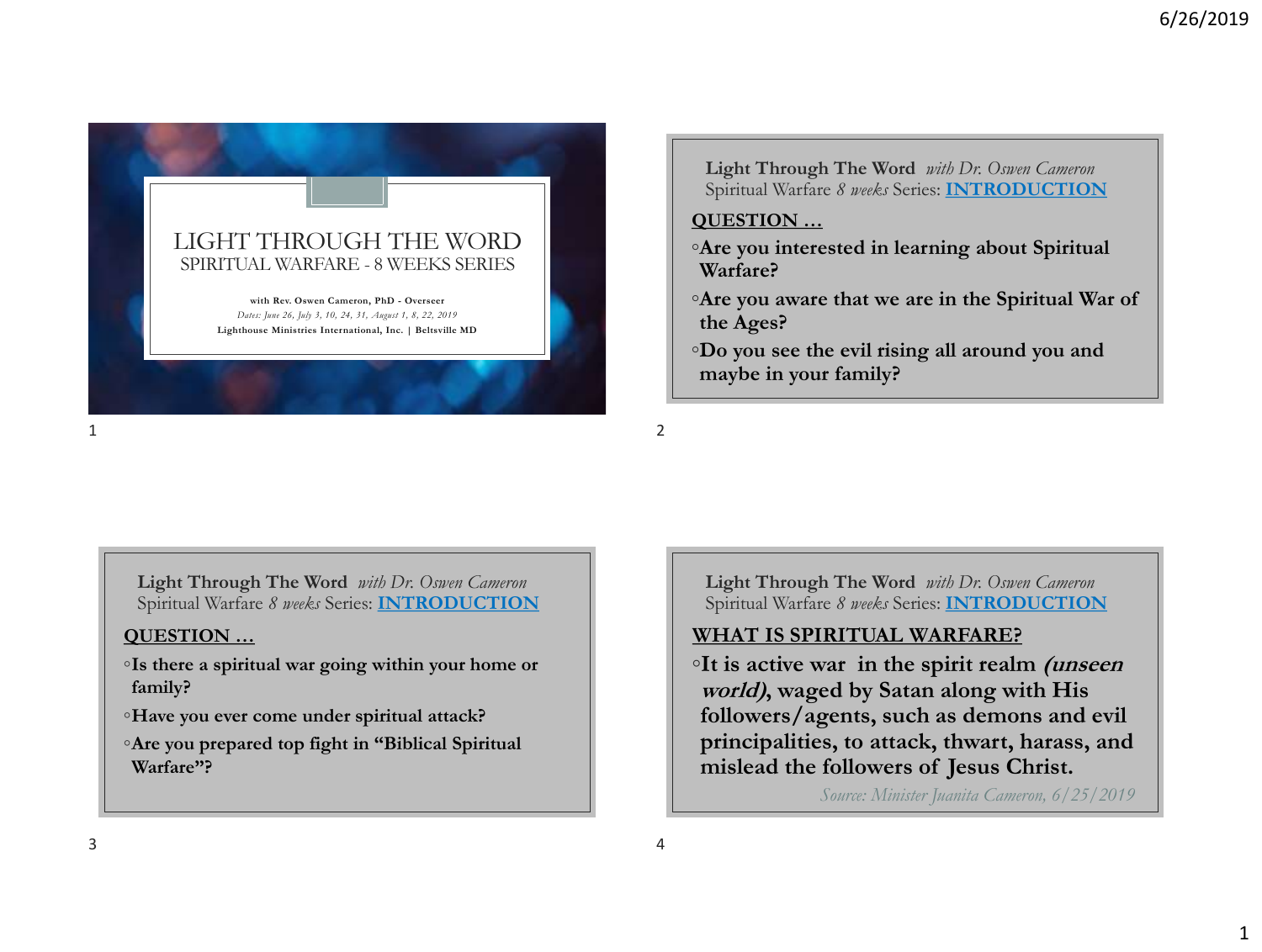**Light Through The Word** *with Dr. Oswen Cameron* Spiritual Warfare *8 weeks* Series: **INTRODUCTION**

## **WHAT IS SPIRITUAL WARFARE? Cont'd**

◦**We use the word war because these evil forces use vigorous tactics and strategies to try to stop or block the work of God - His Redeeming actions, the Cross, His Church, and in the personal believer's life.** 

*Source: Dr. Richard J. Krejcir,1999*

**Light Through The Word** *with Dr. Oswen Cameron* Spiritual Warfare *8 weeks* Series: **INTRODUCTION WHY IS LEARNING ABOUT SPIRITUAL WARFARE IMPORTANT?** ◦**It's important because Satan is at war with Christianity** ◦**He seeks for us to have rotten relationships and empty, purposeless lives of despair filled with anger, betrayal, and hopelessness.**  *Source: Dr. Richard J. Krejcir,1999*

 $5<sup>6</sup>$ 

**Light Through The Word** *with Dr. Oswen Cameron* Spiritual Warfare *8 weeks* Series: **INTRODUCTION**

**WHY IS LEARNING ABOUT SPIRITUAL WARFARE IMPORTANT?** ◦**He wants our fruits to be rotten and our character to be absent.** 

◦**He lies to us, engaging us with appealing tactics that cause us to bite his hook/bait, so we miss the opportunities Christ has for us and ruin our lives forever.** *Source: Dr. Richard J. Krejcir,1999*

**Light Through The Word** *with Dr. Oswen Cameron* Spiritual Warfare *8 weeks* Series: **INTRODUCTION**

## **FACT: WE ARE ALL ENGAGED IN A WAR**

- **1. It is a Spiritual Battle**
- **– Ephesians 6:10-12**
- **2. Only God's Spiritual Weapons will work – 2 Corinthians 10:3-5**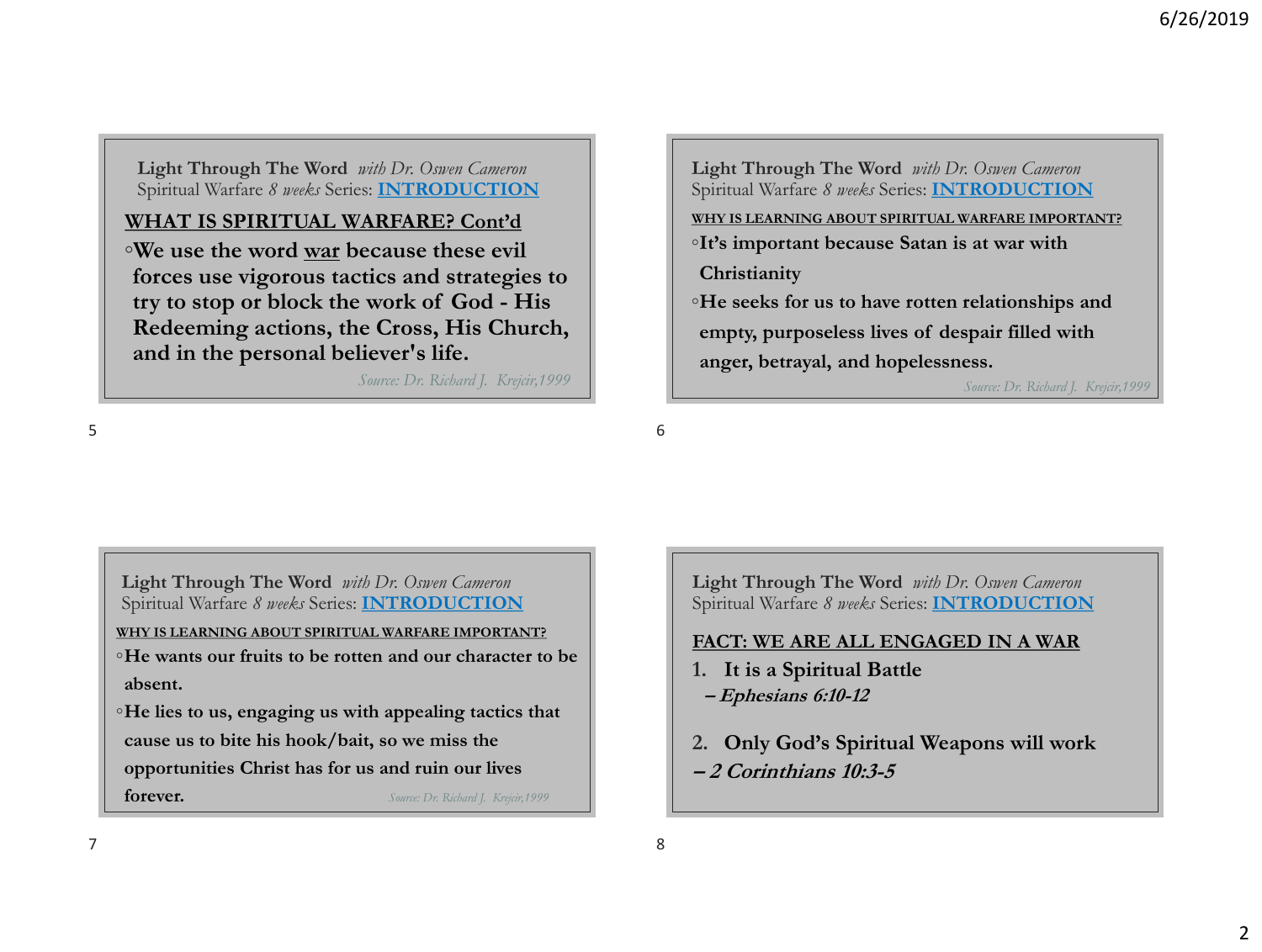| Light Through The Word<br>with Dr. Oswen Cameron<br>Spiritual Warfare 8 weeks<br>Series: INTRODUCTION | <b>REGIONS BEING DECEIVED</b><br>(e.g. Americas, Soviet, Europe, etc.) | <b>KNOWN DARK REGIONS</b><br>(e.g. India, Africa, Middle East, etc.) |
|-------------------------------------------------------------------------------------------------------|------------------------------------------------------------------------|----------------------------------------------------------------------|
|                                                                                                       | IGNORANT, SKEPTICAL<br>of demonic activity                             | <b>AWARE, CONVINCED</b><br>of demonic activity                       |
| Did you know?                                                                                         | Demonic LAST RESORT, if ever                                           | <b>Demonic ALWAYS CONSIDERED</b>                                     |
| The problem of<br>teaching spiritual<br>warfare is                                                    | USA founded in LIGHT,<br>turning to DARKNESS                           | In past DARKNESS,<br>now LIGHT coming                                |
| different from                                                                                        | SUBTLE, HIDDEN work of Satan                                           | <b>OPEN, OBVIOUS</b> work of Satan                                   |
| continent to<br>continent. Here's                                                                     | <b>CAMOUFLAGED</b> activities,<br><b>GRAY</b> to hide it               | <b>OVERT EVIL evident,</b><br><b>DARK</b> clearly shown              |
| a comparison<br>chart displaying<br>the differences by<br>Pas. Thomas of<br>The Joseph Plan           | Christians UNTRAINED,<br>FEARFUL of demons                             | Christians, many are<br><b>UNTRAINED but TRYING</b>                  |
|                                                                                                       | Demons, Satan<br><b>GROWING STRONGER</b>                               | Demons, Satan slowly<br><b>LOSING GROUND</b>                         |

**Light Through The Word** *with Dr. Oswen Cameron* Spiritual Warfare *8 weeks* Series: **INTRODUCTION**

#### **SPIRITUAL WARFARE COMES IN TWO WAYS:**

- **1. Offensive warfare -** tearing down the strongholds the enemy has formed in your mind through deception and accusations.
- **2. Defensive warfare -** guarding yourself against the tactics or schemes of the devil.

*Source: Great Bible Study – Spiritual Warfare, 6/25/2019*

 $9 \hspace{2.5cm} 10$ 



**8. Maintaining our victory Jesus accomplished for us - August 22, 2019**

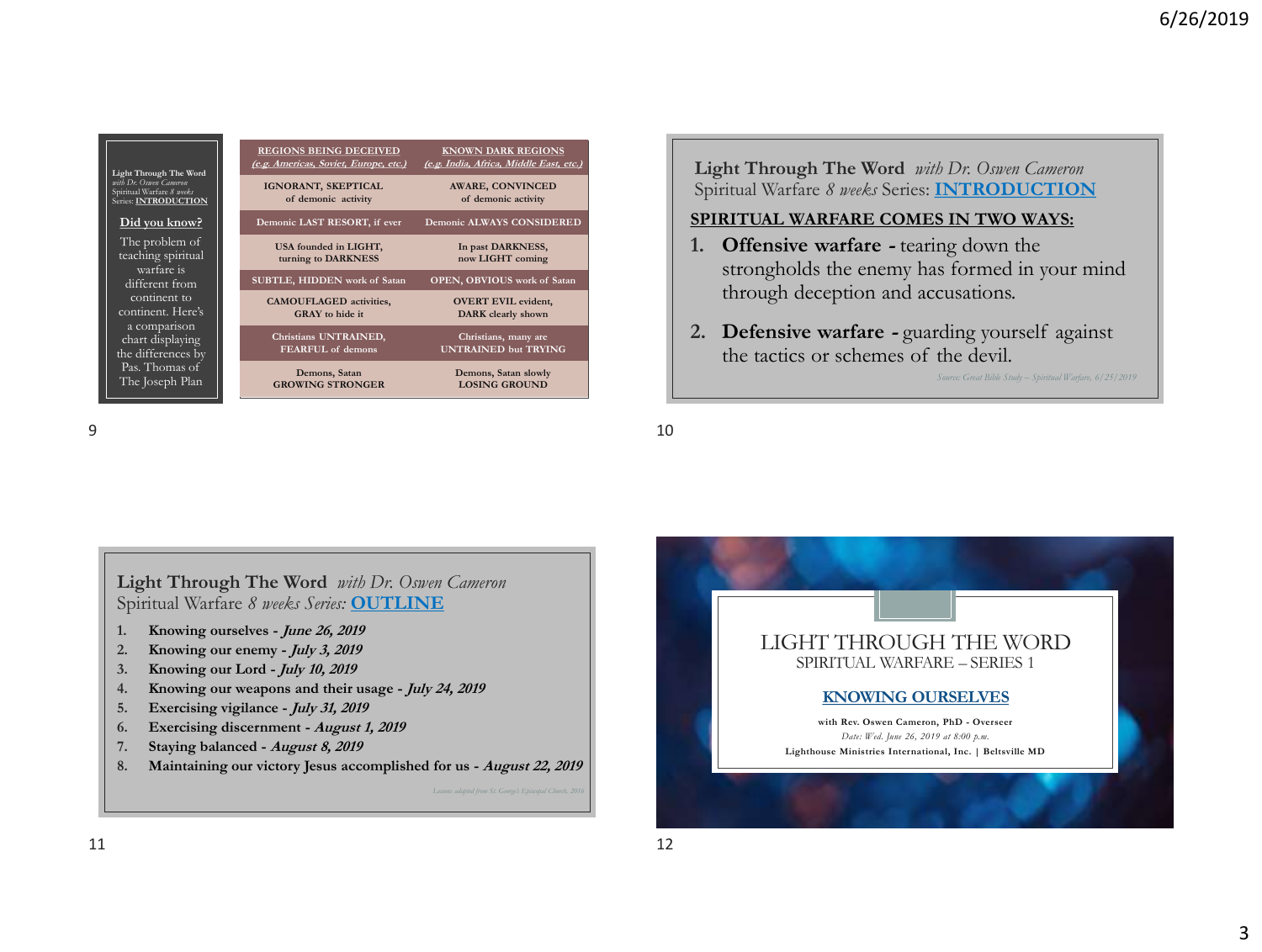**Light Through The Word** *with Dr. Oswen Cameron* Spiritual Warfare *8 weeks Series:* **OUTLINE**

#### **1. Knowing ourselves - June 26, 2019**

- *2. Knowing our enemy - July 3, 2019*
- *3. Knowing our Lord - July 10, 2019*
- *4. Knowing how to use the weapons God provides - July 24, 2019*
- *5. Exercising vigilance - July 31, 2019*
- *6. Exercising discernment - August 1, 2019*
- *7. Staying balanced - August 8, 2019*
- *8. Maintaining the victory Jesus accomplished for us - August 22, 2019 Lessons adapted from St. George's Episcopal Church, 2016*

 $13$ 

**Light Through The Word** *with Dr. Oswen Cameron* Spiritual Warfare *8 weeks Series:* **#1 KNOWING OURSELVES**

#### **A. WE ARE MADE IN GOD'S IMAGE AND AFTER HIS LIKENESS**

**(1) Made to have dominion over the earth**  *(Gen 1:26; Psa 8:6; Psalms 115:16)*

**(2) Crowned with glory and honor** *(Psa 8:4-6; Heb 2:5-7)*

**(3) Fearfully and wonderfully made** *(Psa 139:14)*

**Light Through The Word** *with Dr. Oswen Cameron* Spiritual Warfare *8 weeks Series:* **#1 KNOWING OURSELVES**

## **A. WE ARE MADE IN GOD'S IMAGE AND AFTER HIS LIKENESS**

**(4) God's workmanship (poem)** *(Eph 2:10)* 

**(5) We consist of spirit, body and soul**  *(I Thess 5:23; Heb 4:12)*



*Source: https://bit.ly/2X89XBX*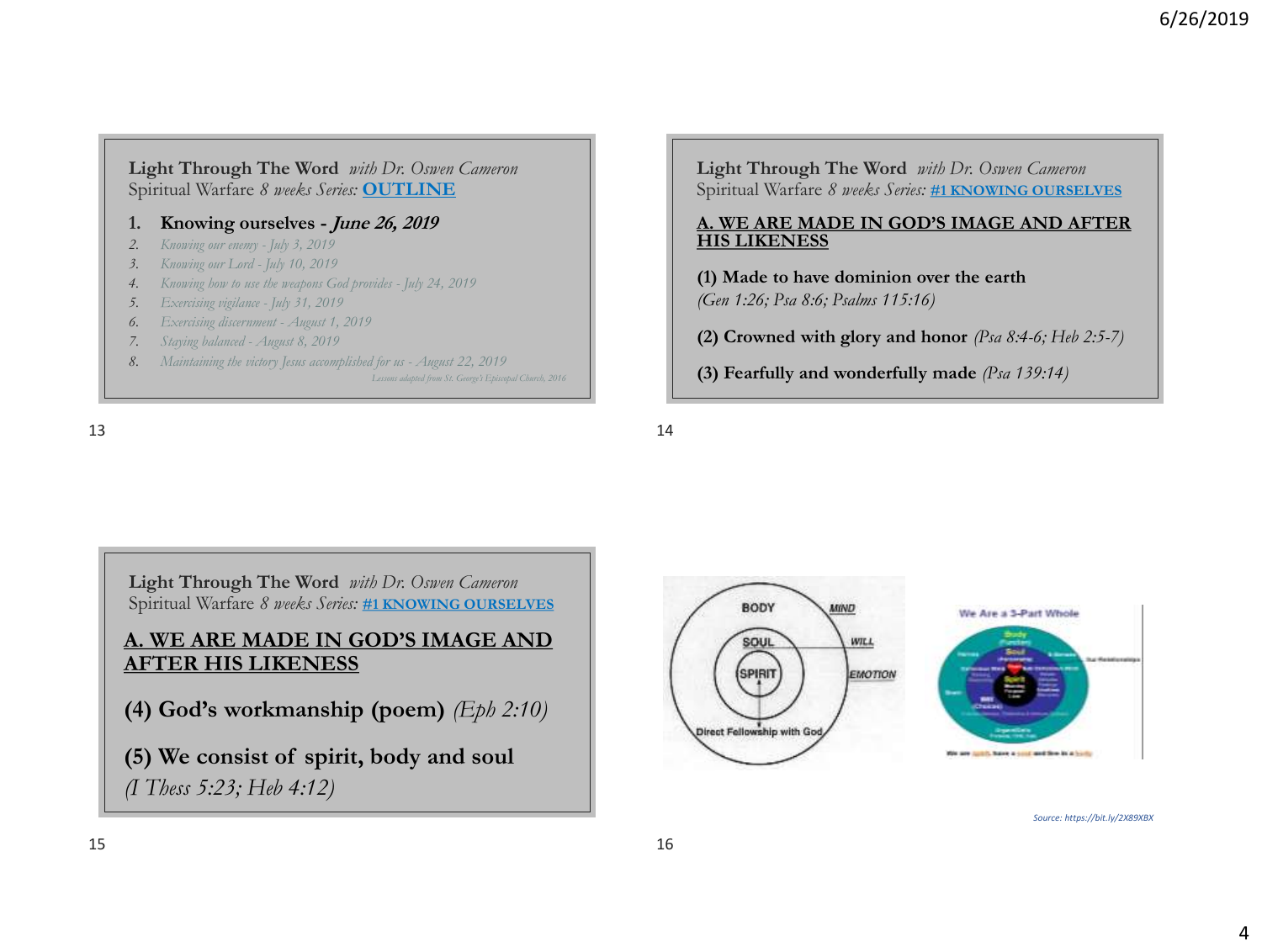

**B. THE "NEW BIRTH" (1) Is a spiritual rebirth** *(Jn 3:1-21)*

**(2) Redemption of our bodies will take place at the resurrection** 

*(Rom 8:22-23; I Cor 15:51-54)*

**Light Through The Word** *with Dr. Oswen Cameron* Spiritual Warfare *8 weeks Series:* **#1 KNOWING OURSELVES**

## **B. THE "NEW BIRTH"**

**(3) Total transformation of our minds a process that ultimately will be fulfilled at the resurrection**  *(Rom 12:2; I Cor 13:12; I Jn 3:2)*

**(4) In meantime a struggle within us**  *(Rom 7:15-25; Rom 8:5-6)*

**Light Through The Word** *with Dr. Oswen Cameron* Spiritual Warfare *8 weeks Series:* **#1 KNOWING OURSELVES**

## **C. AT "NEW BIRTH" -**

**Christ comes to dwell in you through the Holy Spirit** *( I Cor 3:16; Jn 14:17; Rom 8:9; I Jn 4:4)*

## **D. AT "NEW BIRTH" -**

**You go to dwell in Christ** *(Eph 2:6; Jn 16:33)*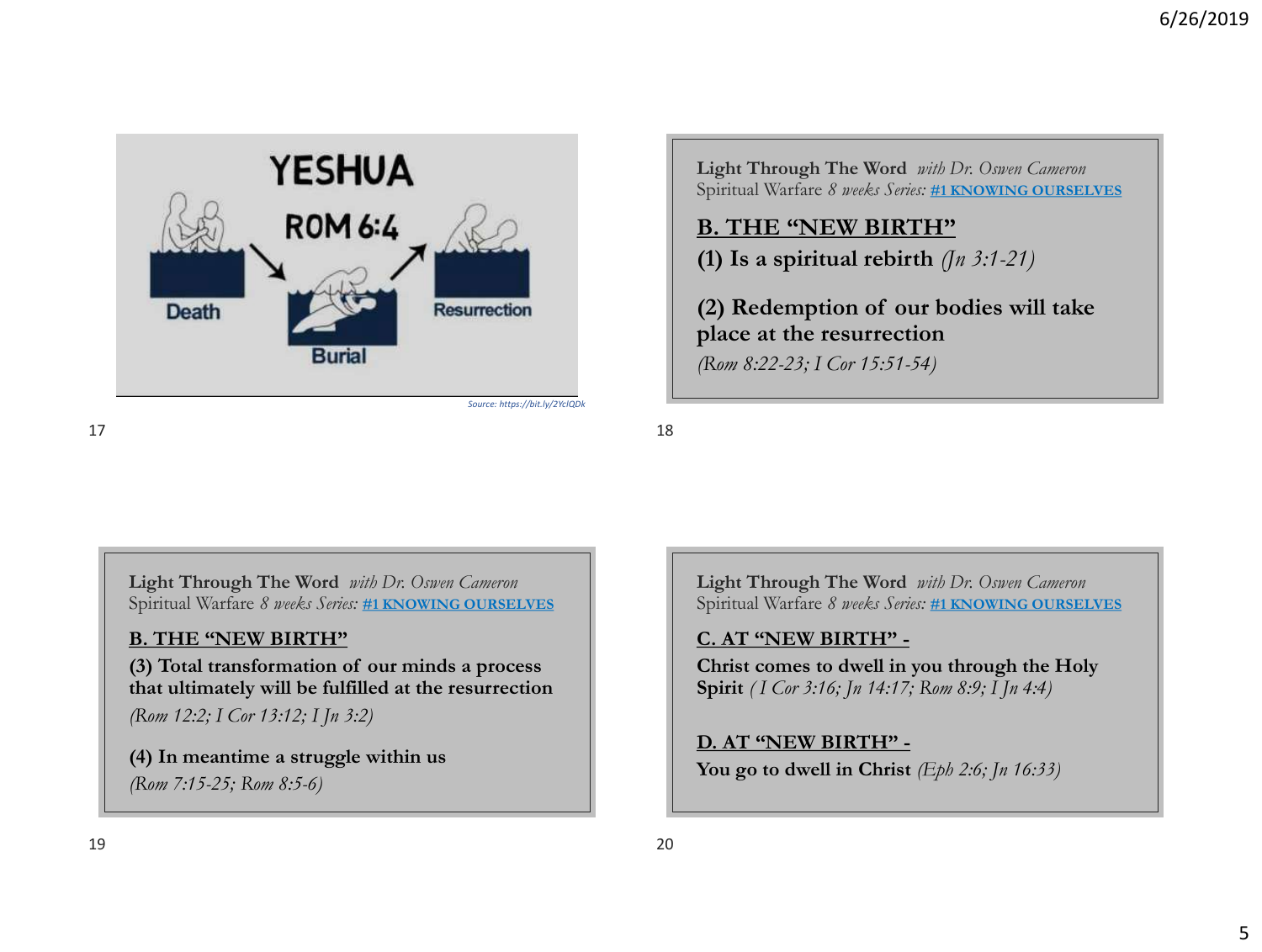

#### **Light Through The Word** *with Dr. Oswen Cameron* Spiritual Warfare *8 weeks Series:* **OUTLINE**

- *1. Knowing ourselves - June 26, 2019*
- **2. Knowing our enemy - July 3, 2019 (Next Week)**
- *3. Knowing our Lord - July 10, 2019*
- *4. Knowing how to use the weapons God provides - July 24, 2019*
- *5. Exercising vigilance - July 31, 2019*
- *6. Exercising discernment - August 1, 2019*
- *7. Staying balanced - August 8, 2019*
- *8. Maintaining the victory Jesus accomplished for us - August 22, 2019*

*Lessons adapted from St. George's Episcopal Church, 2016*

21 22



**Light Through The Word** *with Dr. Oswen Cameron* Spiritual Warfare *8 weeks Series:* **OUTLINE 1. Knowing ourselves - June 26, 2019 2. Knowing our enemy - July 3, 2019** *3. Knowing our Lord - July 10, 2019 4. Knowing how to use the weapons God provides - July 24, 2019 5. Exercising vigilance - July 31, 2019 6. Exercising discernment - August 1, 2019 7. Staying balanced - August 8, 2019 8. Maintaining the victory Jesus accomplished for us - August 22, 2019 Lessons adapted from St. George's Episcopal Church, 2016*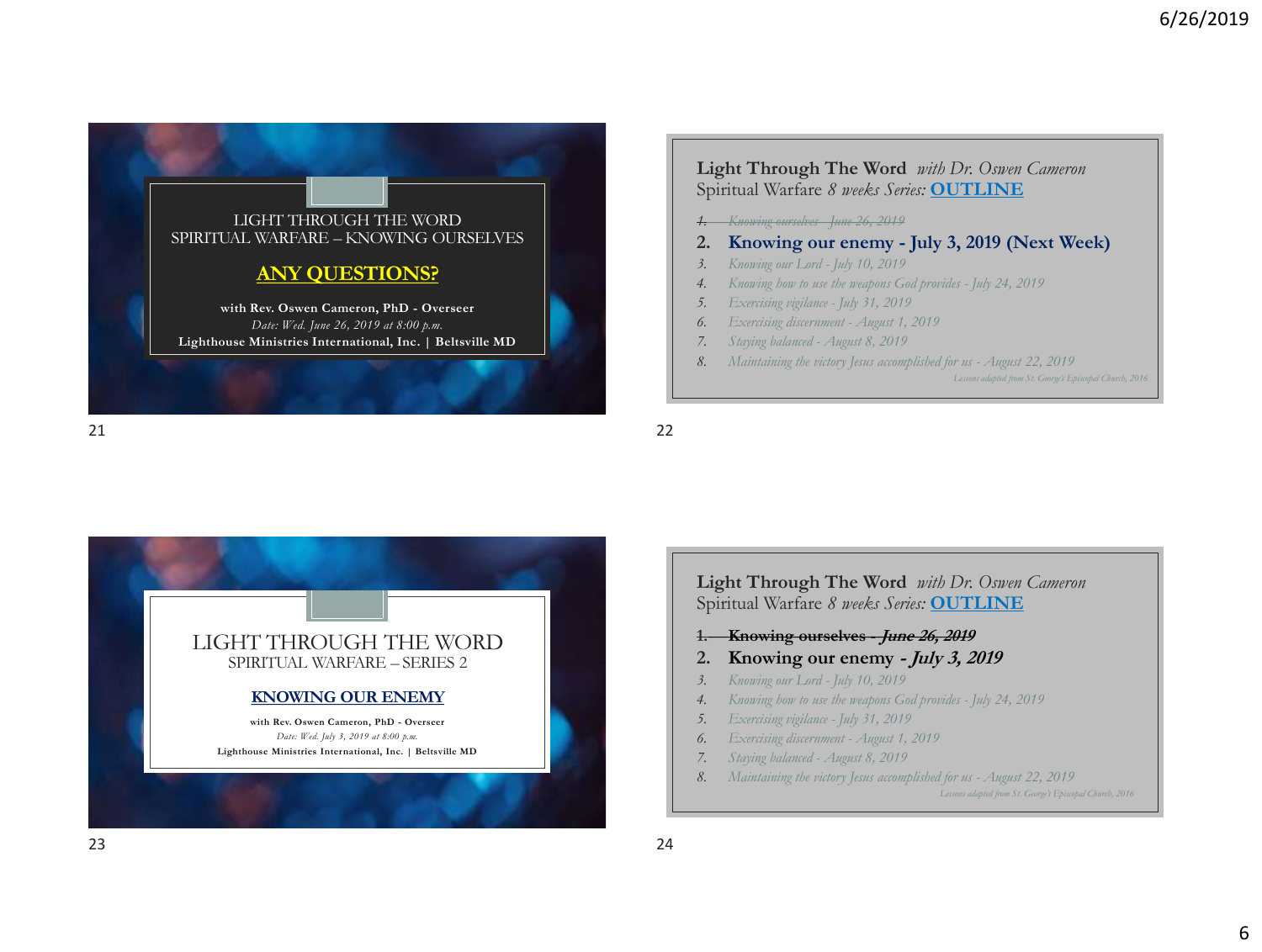### **1. WE ARE ENGAGED IN SPIRITUAL WARFARE**

*(Eph 6:12; II Cor 10:3-4)*

◦**We wage from the vantage point of victory because of the finished work of Jesus** 

*(Col 2:15; I Jn 4:4; Rev 20:10)*

**Light Through The Word** *with Dr. Oswen Cameron* Spiritual Warfare *8 weeks Series:* **#2 KNOWING OUR ENEMY**

#### **2. WHO IS OUR ENEMY?**

**Names he goes by:** 

- **- Satan (adversary)**
- **- The Devil (the accuser or false slanderer)**
- **- Angel of Darkness**
- **- Lucipher (fallen angel of worship)**

**What are some other names he goes by?**

 $25$ 

**Light Through The Word** *with Dr. Oswen Cameron* Spiritual Warfare *8 weeks Series:* **#2 KNOWING OUR ENEMY**

## **2. WHO IS OUR ENEMY? Cont'd**

## **References of Satan in Scripture:**

- **- A murder and a liar** *(Jn 8:44)*
- **- The tempter** *(Matt 4:3, Jas 1:13)*
- **- The accuser** *(Rev 12:10)*

**What are some other references?**

**Light Through The Word** *with Dr. Oswen Cameron* Spiritual Warfare *8 weeks Series:* **#2 KNOWING OUR ENEMY**

### **3. WHERE DID THE ENEMY COME FROM?**

- **- Ezekiel 28:11-17**
- **- Isaiah 14:12-14**

**He was the morning star in heaven.**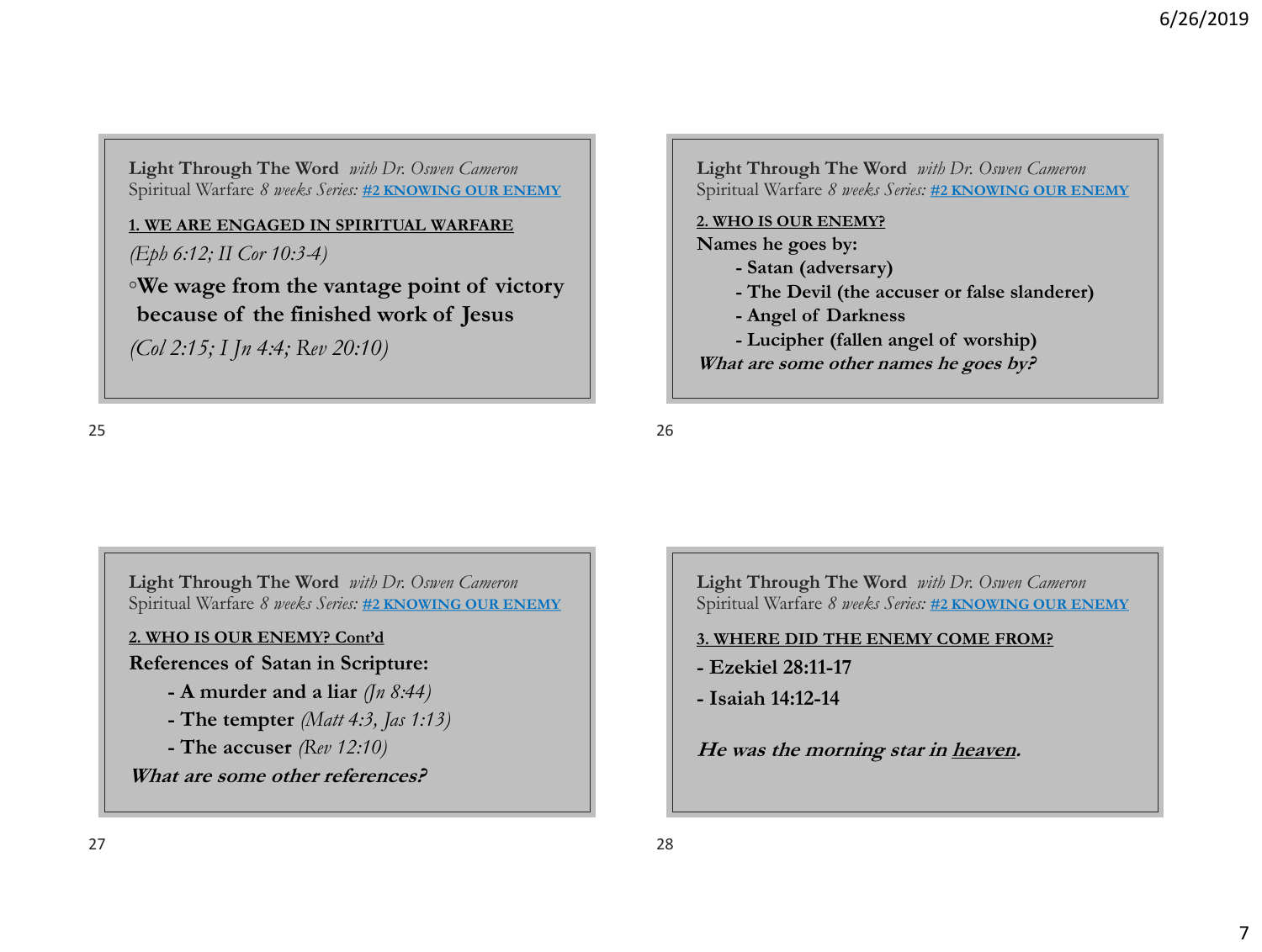**4. WHAT IS THE ENEMY TRYING TO ACCOMPLISH?**

**a. He wants to take God's place.** 

*- Isa 14:13-14 (5 "I wills")*

 $29$  30

**Light Through The Word** *with Dr. Oswen Cameron* Spiritual Warfare *8 weeks Series:* **#2 KNOWING OUR ENEMY**

**4. WHAT IS THE ENEMY TRYING TO ACCOMPLISH?**

**b. He desires the Kingdom, the Power and the Glory of God.** 

*– 2 Cor 4:4, 2 Thess 2:6-8, Rev 20:10*

**Light Through The Word** *with Dr. Oswen Cameron* Spiritual Warfare *8 weeks Series:* **#2 KNOWING OUR ENEMY**

**4. WHAT IS THE ENEMY TRYING TO ACCOMPLISH? c. He desires to stop the Gospel from spreading in the earth.** 

- *2 Cor 4:4*

**Light Through The Word** *with Dr. Oswen Cameron* Spiritual Warfare *8 weeks Series:* **#2 KNOWING OUR ENEMY**

# **5. HOW DOES THE ENEMY OPERATE?**

**a. Methodically and consistently according to a carefully thought out plan** 

*- Eph 6:11, 2 Tim 2:26, 1 Pet 5:8*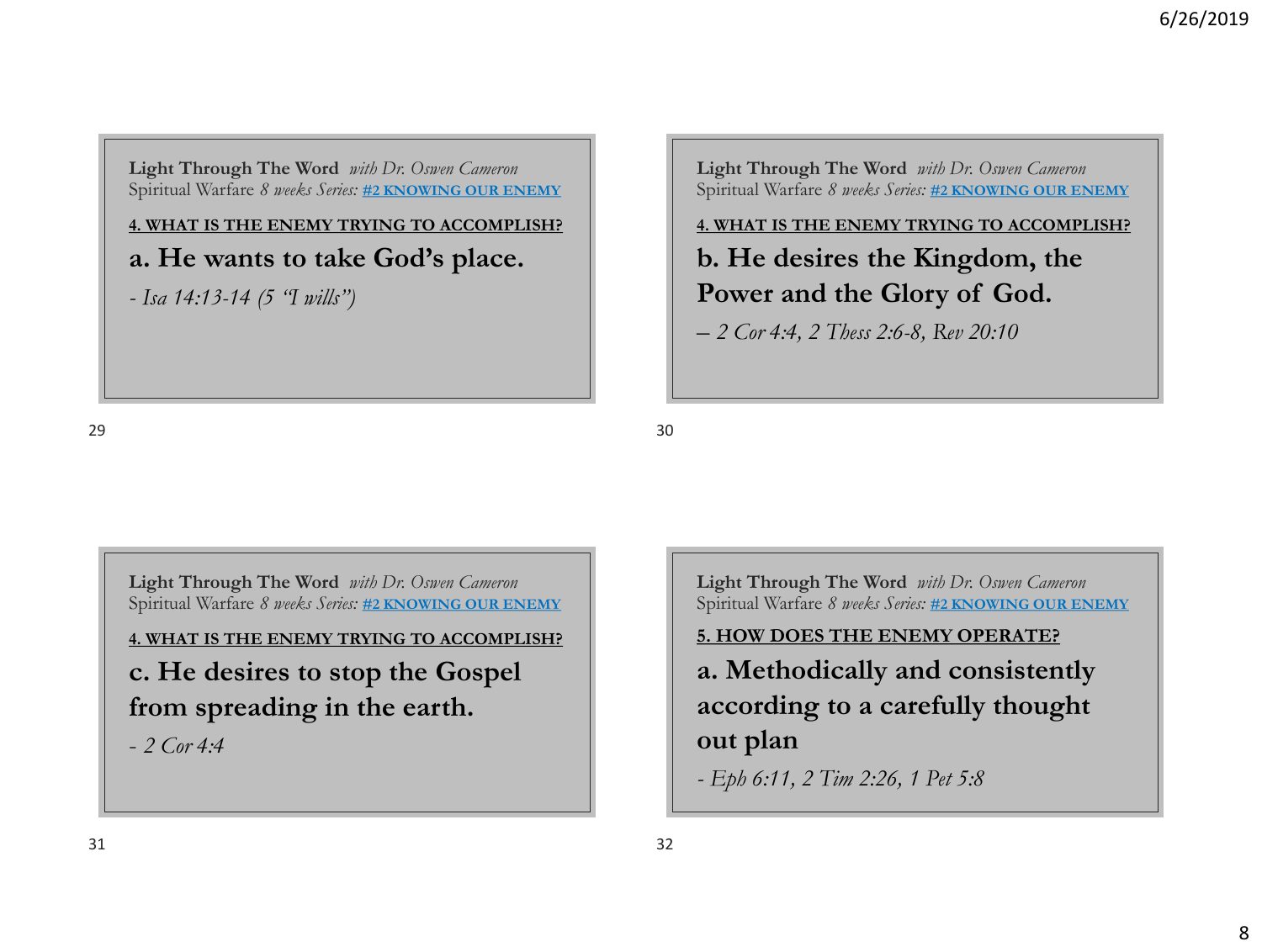**5. HOW DOES THE ENEMY OPERATE? b. Through intimidation and fear**

*- 1 Pet 5:8, 2 Tim 1:7*

**Light Through The Word** *with Dr. Oswen Cameron* Spiritual Warfare *8 weeks Series:* **#2 KNOWING OUR ENEMY**

## **5. HOW DOES THE ENEMY OPERATE?**

**c. Through people, both believers and non-believers.**

*- Matt 16:21-23*

 $33$ 

**Light Through The Word** *with Dr. Oswen Cameron* Spiritual Warfare *8 weeks Series:* **#2 KNOWING OUR ENEMY**

**5. HOW DOES THE ENEMY OPERATE? Cont'D**

**d. Through subtlety** *- Gen 3:1*

**e. Through deception** *- Jn 8:44, Rev 12:9, 2 Cor 11:14, Matt 16:21-23*

**Light Through The Word** *with Dr. Oswen Cameron* Spiritual Warfare *8 weeks Series:* **#2 KNOWING OUR ENEMY**

### **5. THE DEVIL'S GAME PLAN LIES:** *- Eph 5:11*

- **1. Rebellion** *Rom 1:18-23*
- **2. Relativism** *Rom 1:24-27*
- **3. Hedonism** *Rom 1:28-32, Rev 12:7-17, Job 1:9-22, Zech 3:1-5, Jn 16:11*
- **4. Religion** *Matt 13:28, 30, 2 Cor 11:14-15, Col 2: 16- 23, Rev 2:9, 19-24, 2 Cor 5:20*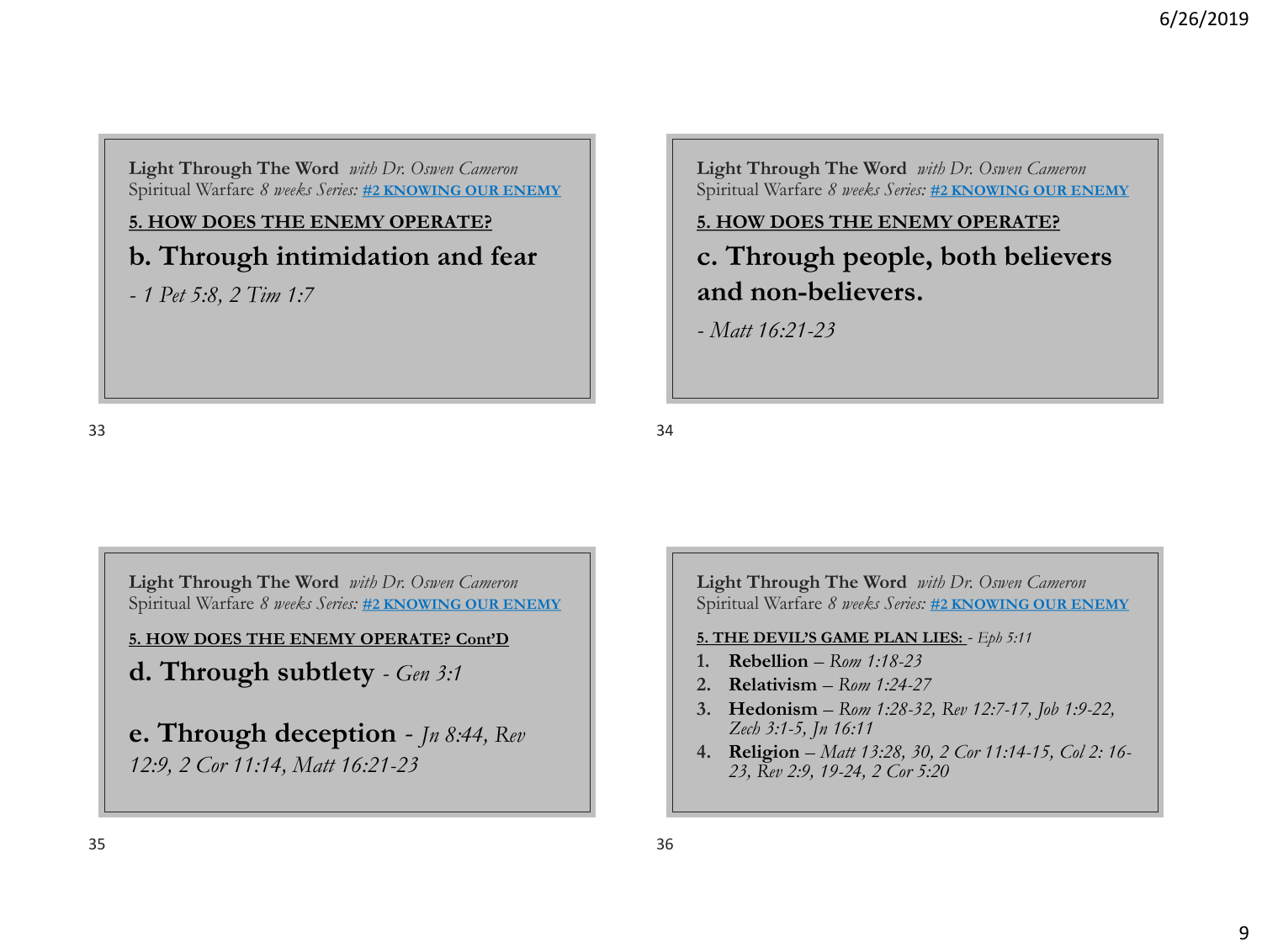**5. THE DEVIL'S GAME PLAN LIES:** *- Eph 5:11*

- **1. Rebellion** *Rom 1:18-23*
- **2. Relativism** *Rom 1:24-27*

**Light Through The Word** *with Dr. Oswen Cameron* Spiritual Warfare *8 weeks Series:* **#2 KNOWING OUR ENEMY**

### **5. THE DEVIL'S GAME PLAN LIES:** *- Eph 5:11*

- **3. Hedonism** *Rom 1:28-32, Rev 12:7-17, Job 1:9- 22, Zech 3:1-5, Jn 16:11*
- **4. Religion** *Matt 13:28, 30, 2 Cor 11:14-15, Col 2: 16-23, Rev 2:9, 19-24, 2 Cor 5:20*

 $37$ 

**Light Through The Word** *with Dr. Oswen Cameron* Spiritual Warfare *8 weeks Series:* **#2 KNOWING OUR ENEMY**

### **6. EXAMPLES OF SATAN AT WORK … HE ATTACKS:**

- **a. God's character and credibility**
- **b. God's power and people**
- **c. God's people through manipulation and doubt**
- **d. The Christian's self-control with temptation**

**Light Through The Word** *with Dr. Oswen Cameron* Spiritual Warfare *8 weeks Series:* **#2 KNOWING OUR ENEMY**

**6. EXAMPLES OF SATAN AT WORK … HE ATTACKS: Gen 3:1-6, 1 Jn 2:16, Psa 84:11, Matt 4:1-11**

- **a. God's character and credibility**  *Gen 3:1-8, Jn 8:44, Rev 19:11, 12:4-17*
- **b. God's power and people**  *Matt 4:1-11*